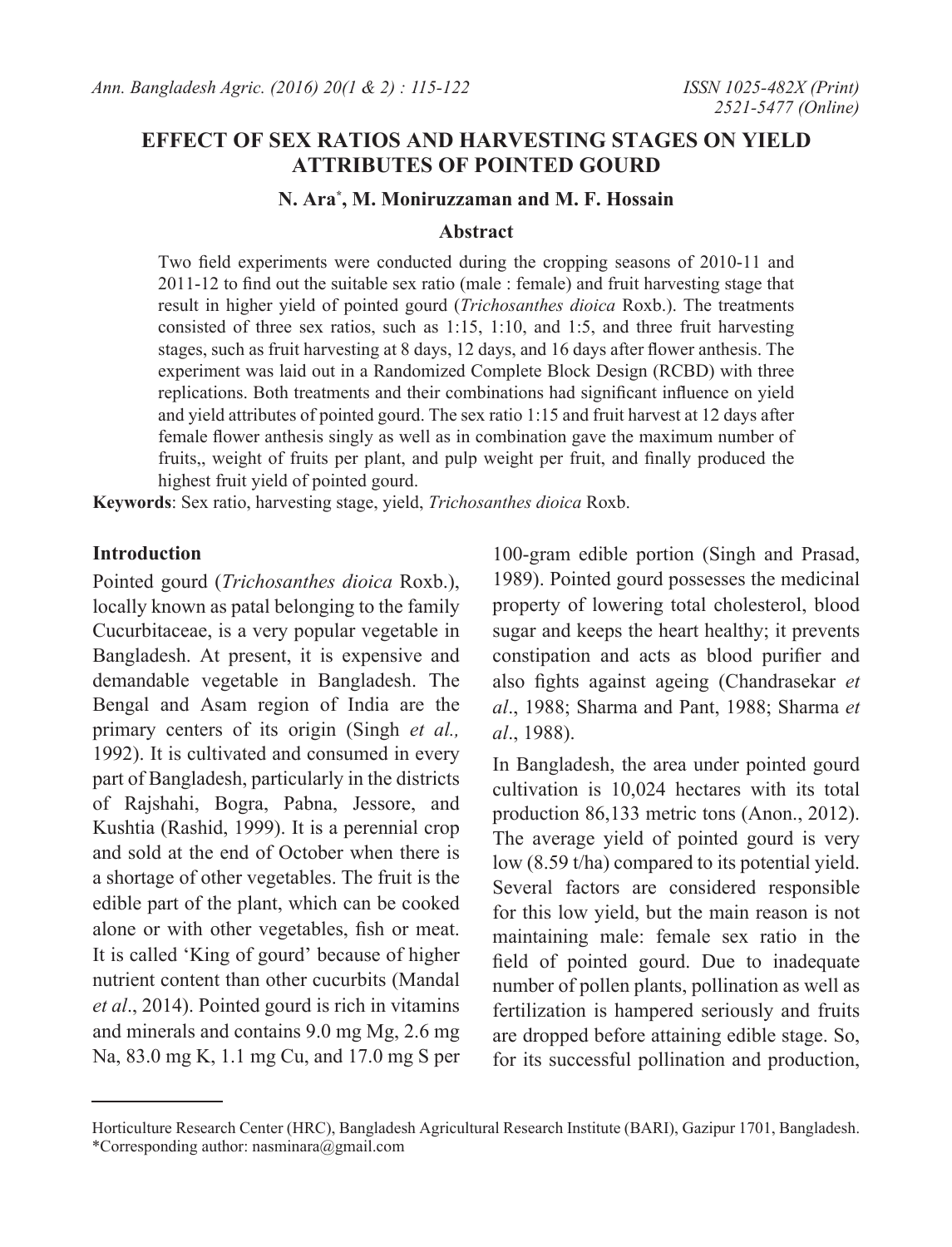appropriate ratio of male and female plants is required. Bharathi *et al.* (2013) reported that one male plant for every 10 female plants should be planted for proper pollination and fruit set. Maurya *et al*. (1985) reported that a female: male ratio of 9:1 is optimum for ensuring maximum fruit set. Therefore, sex ratio is a very important criterion for fruit setting and achieving higher yield in pointed gourd. Fruit harvesting stage is also an important factor influencing quality of fruit. It is desirable to harvest pointed gourd at proper maturity stage for cooking and also for transportation and maximum storage life. Delayed fruit harvesting makes larger and heavier fruits, which cause hard seeds and rendering them less desirable to the customers (Singh and Whitehead, 1999). The appropriate harvesting stage of pointed gourd fruit is 7 - 15 days after flowering (Maity *et al.,* 1995). In a survey about pointed gourd cultivation in Jessore region, Bhuiyan (2006), reported that farmers harvested fruits about 7 to 15 days of fruit setting. Kumar and Singh (2012) reported that fruits should be harvested about 15-18 days after pollination before physiological maturity. So far, no work has been done in determining suitable sex ratio of male: female plants and optimum time of fruit harvest for better fruit set and higher yield of pointed gourd. The investigation was, therefore, undertaken to find out the suitable sex ratio (male : female) and fruit harvesting stage for higher yield of pointed gourd.

## **Materials and Methods**

The experiment was conducted at the Regional Agricultural Research Station (RARS), BARI, Ishurdi, Pabna, Bangladesh during two consecutive growing seasons of 2010-11 and

2011-12. The soil was clay loam in texture having pH 7.24, 0.87% organic matter, 0.56% total N, 11µg/g available P, 0.12 meq/100g soil available K, 13 µg/g S, 0.20 µg/g B and 2.0 µg/g Zn. The experimental material consisted of three different sex ratios (male : female)  $(S_1 = 1: 15, S_2 = 1:10, and S_3 = 1:5)$ and three fruit harvesting stages ( $H_1$  = fruit harvesting at 8 days,  $H_2$  = fruit harvesting at 12 days, and  $H_3$  = fruit harvesting at 16 days after female flower anthesis). The experiment was laid out in a randomized complete block design with three replications. The unit plot was of two sizes i.e.,  $3.0 \text{ m} \times 1.5 \text{ m}$  and  $5.0 \text{ m}$  $m \times 1.5$  m and, plant spacing both for male and female plant was  $1.5 \text{ m} \times 1.0 \text{ m}$ . So, each unit plot of 3.0 m  $\times$  1.5 m and 5.0 m  $\times$ 1.5 m accommodated three and five plants, respectively. The treatment  $S_1$  had two unit plots of 3.0  $m \times 1.5$  m and one plot received one male plant between two female plants. The treatment  $S_2$  had two unit plots of 3.0 m  $\times$  1.5 m and one unit plot of 5.0 m  $\times$  1.5 m between the former two plots; the male plant was planted in the bigger plot in between four female plants. The treatment  $S<sub>3</sub>$  consisted of four unit plots of 3.0 m  $\times$  1.5 m and one unit plot of  $5.0 \text{ m} \times 1.5 \text{ m}$  between the former four plots, and the male plant was planted in the bigger plot in between four female plants. The block to block distance was 2.5 m and plot to plot distance was 0.50 m, but the distance from one treatment to other treatment within the block was 1.0 m.

Fresh pointed gourd (var. BARI Patal-1) vines (coiled) of 1.5 m length were used as planting material. The female flowers were tagged in the morning (about at10 am). On the scheduled date, the fruits were harvested. Three pits of 50 cm  $\times$  50 cm  $\times$  30 cm size were prepared in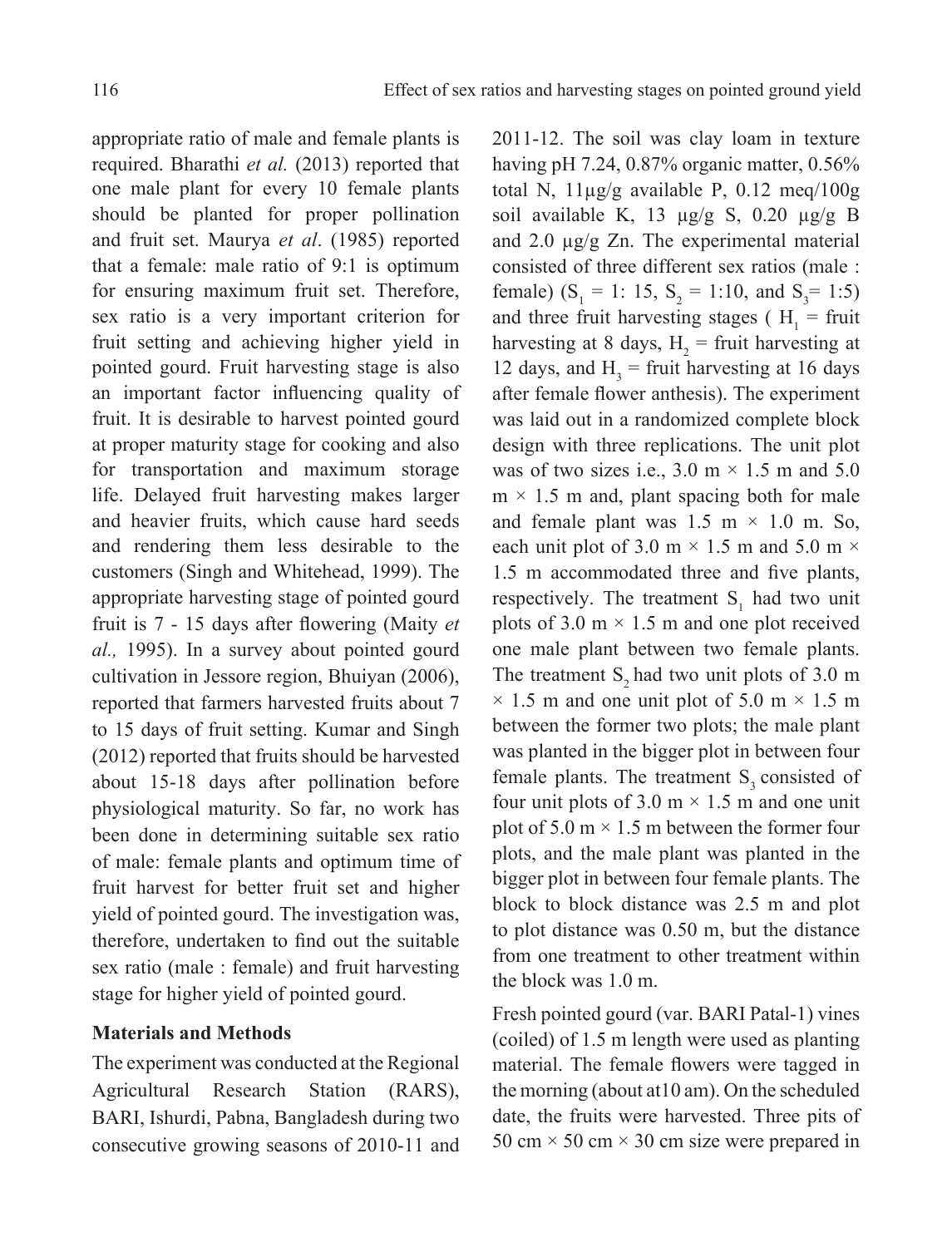each bed. The vine (coiled) of female plants was planted in the pits on 15 October 2010 and 10 October 2011. At first, the vines were supported by the branches of bamboo to trail on the trellis. The trellis made of bamboo slices were provided to the crops for better growth. Manures and fertilizers were applied  $(a)$  10 tons of well decomposed cow dung, 500 kg oil cake, 70 kg N, 25 kg P, 50 kg K, and 20 kg S/ ha (Khan *et al.,* 2007a). The sources of N, P, K, and S were Urea, TSP, MoP, and Gypsum. The entire amount of cow dung, oil cake, P, and S were applied as basal dose in pit. The N and K were top dressed in three equal installments at 20, 60, and 90 days after vine establishment. Irrigations and other intercultural operations were done as and when required.

Data on days to first female flower anthesis, vine length at  $1<sup>st</sup>$  female flowering (cm), fruit diameter (cm), number of fruits per plant, weight of fruits per plant (kg), pulp weight (kg), and yield (t/ha) were recorded. For pulp weight, at first the fruit was peeled and cut longitudinally, and the seeds were then removed. Then the weight of pulp per fruit was taken by electric balance. Data were analyzed using MSTAT-C software (Freed, 1985) (Version 2.0.0.). Mean separation was done by Duncan's Multiple Range Test (DMRT) at 5% level of probability.

## **Results and Discussion**

As, both years had more or less the similar results, pooled analyses were done and discussed accordingly.

## **Effect of sex ratio (male: female plants)**

All the parameters except days to first female flower anthesis and vine length at  $1<sup>st</sup>$  female flowering were significantly influenced by sex ratio of male : female plant (Table 1). The longest fruit was obtained from the sex rato 1:15 (8.74 cm) and the shortest fruit from 1:5 sex ratio (6.94 cm). This is in agreement with the reports of Khan *et al*. (2007b). The maximum diameter of fruit was produced from the sex ratio of 1:15 (3.56 cm) closely followed by 1:10 sex ratio (3.53 cm), and the minimum diameter from 1:5 sex ratio (2.98 cm). This corroborates the results of Singh and Prasad (1989). The sex ratio 1:15 gave highest number of fruits per plant (161.45) and the 1.5 sex ratio produced lowest number

Treatment Days to first female flower anthesis Vine length at 1<sup>st</sup> female flowering (cm) Fruit length (cm) Fruit diameter (cm) No. of fruits/ plant Wt of fruits/ plant (kg) Pulp wt/ fruit  $(g)$ Yield  $(t/ha)$  $S_1$  119 140.28 8.74 a 3.56 a 161.45 a 4.93 a 40.40 a 32.58 a  $S_2$  114 139.56 7.44 b 3.53 a 158.22 b 4.57 b 38.69 b 30.06 b  $S_3$  118 141.95 6.94 c 2.98 b 152.56 c 3.45 c 18.79 c 23.00 c CV(%) 7.84 8.74 9.01 8.77 7.40 10.17 6.02 10.32

**Table 1. Main effect of sex ratio on flowering, yield attributes and yield of pointed gourd (Pooled of 2010-2011 and 2011-2012)**

Means with uncommon letters in a column are significantly different at 5% level of probability by DMRT.  $S_1$  = Sex ratio 1:15 (male:female),  $S_2$  = 1:10 sex ratio (male:female),  $S_3$  = 1:5 sex ratio (male:female)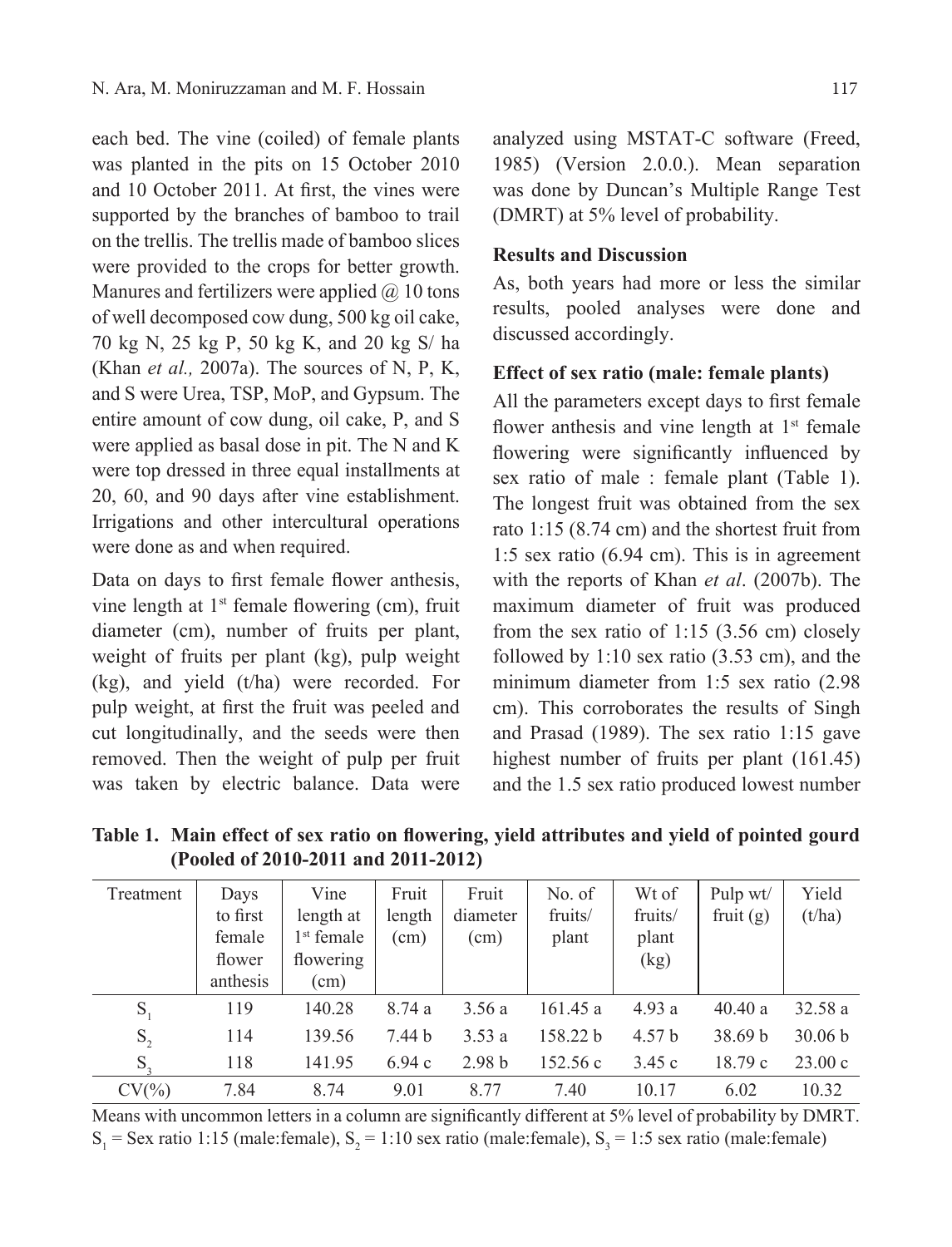of fruits per plant (152.26). This result is in consonance with the result of Singh and Whitehead (1999). The maximum weight of fruits per plant was recorded from the sex ratio 1:15 (4.93 kg) followed by sex ratio 1:10 and the minimum weight of fruits per plant was obtained from the sex ratio of 1:5 (3.45 kg). The sex ratio 1:15 gave maximum pulp weight/fruit (40.40 g) whereas; 1:5 sex ratio gave the minimum pulp weight per fruit (18.79 g). This is in agreement with the findings of Khan *et al*. (2007a) who reported that pulp weight had direct effect on fruit weight. The highest yield was obtained from the sex ratio 1:15 (32.38 t/ha) and the lowest yield from 1:5 sex ratio (23.58 t/ha). Similar results have also been reported by Khan *et al*. (2007b) and Dash *et al*. (1999). Decreasing the female plant population below 15 around one male plant resulted in significant reduction in the yield per hectare because of increasing male population per unit area.

## **Effect of fruit harvesting stage**

Harvesting stage showed significant variation in case of all parameters studied (Table 2). Fruit harvest at eight days after female flower anthesis required maximum days to first female flowering (128.0), and minimum days to first female flowering (113.0) were required by fruit harvest at 16 days after female flower anthesis. Wide range of variability in vine length was found at  $1<sup>st</sup>$  female flower anthesis (Table 2). The longest vine was recorded from fruit harvest at 16 days (182.17 cm) after female flower anthesis and the shortest vine from fruit harvest at eight days after female flower anthesis. The variation in vine length of pointed gourd at different harvesting stage was also observed by Kumar *et al*. (1995). The longest fruit was recorded from fruit harvested at 16 days (8.05 cm) after female flower anthesis and the shortest fruit from harvesting of fruit at eight days after female flower anthesis. However, there was no significant difference between fruit harvest at eight days and 12 days after female flower anthesis in respect of fruit length.

| Treatments     | Days to<br>first female<br>flower<br>anthesis | Vine length<br>at $1st$ female<br>flowering<br>(cm) | Fruit<br>length<br>(cm) | Fruit<br>diameter<br>(cm) | No. of<br>fruits/<br>plant | Wt of<br>fruits/<br>plant (kg) | Pulp wt/<br>fruit $(g)$ | Yield<br>(t/ha) |
|----------------|-----------------------------------------------|-----------------------------------------------------|-------------------------|---------------------------|----------------------------|--------------------------------|-------------------------|-----------------|
| Н,             | 128a                                          | 117.34c                                             | 7.46 b                  | 3.24 <sub>b</sub>         | 156.28 h                   | 3.73c                          | 31.85 b                 | 24.72 c         |
| H <sub>2</sub> | 113 <sub>b</sub>                              | 122.28 b                                            | 7.61 <sub>b</sub>       | 3.30 <sub>b</sub>         | 179.39a                    | 4.90a                          | 32.23 b                 | 32.06a          |
| $H_{\rm a}$    | 113 <sub>b</sub>                              | 182.17 a                                            | 8.05a                   | 3.40a                     | 136.56c                    | 4.32 b                         | 33.80 a                 | 28.86 b         |
| $CV(\% )$      | 7.84                                          | 8.74                                                | 9.01                    | 8.77                      | 7.40                       | 10.17                          | 6.02                    | 10.32           |

**Table 2. Main effect of fruit harvesting stage on flowering, yield attributes and yield of pointed gourd (Pooled of 2010-2011 and 2011-2012)**

Means with uncommon letters in a column are significantly different at 5% level of probability by DMRT.  $H_1$  = Harvesting of fruit at 8 days after female flower anthesis;  $H_2$  = Harvesting of fruit at 12 days after female flower anthesis,  $H_3$  = Harvesting of fruit at 16 days after female flower anthesis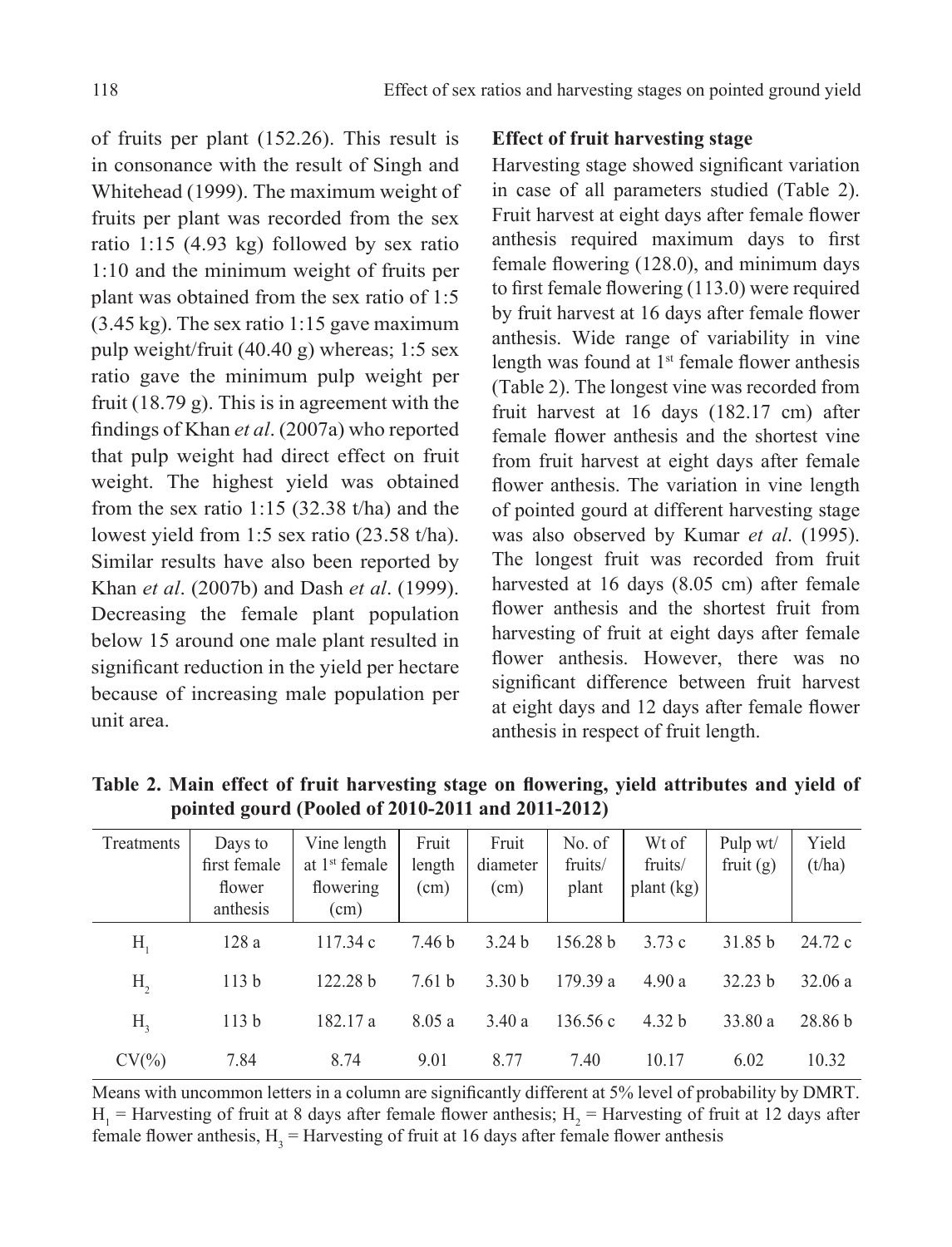Maximum fruit diameter was obtained from fruit harvested at 16 days (3.40 cm) after female flower anthesis, which was identical with fruits harvested at 12 days after female flower anthesis, and minimum diameter was obtained from fruit harvested at eight days after female flower anthesis (Table 1). Similar fruit length and diameter in pointed gourd was reported by Akhter *et al.* (1994). Singh and Prasad (1989) also reported significant variation for fruit diameter in pointed gourd.

The highest number of fruits per plant was obtained from fruit harvested at 12 days (179.39) after female flower anthesis, while the lowest number of fruits per plant was obtained from fruit harvest at 16 days (136.56) after female flower anthesis. Prasad and Singh (1990) observed similar results on number of fruits per plant in pointed gourd. The maximum weight of fruits per plant was also obtained

from fruit harvest at 12 days (4.90 kg) after female flower anthesis and the lowest fruit weight per plant from harvest eight days (3.73 kg) after female flower anthesis. Harvesting of fruit at 16 days after female flower anthesis gave maximum pulp weight (33.80 g) and lowest weight from fruit harvest at eight days (31.85 g) after female flower anthesis. The highest yield was recorded from fruit harvest at 12 days after first female flower anthesis and the lowest yield from fruit harvest at eight days after first female flower anthesis. This result is almost similar to that of Khan *et al.* (2007b).

# **Combined effect of sex ratio (male: female) and harvesting stage**

Combined effect of sex ratio and fruit harvesting stage showed significant effect on flowering, yield, and contributing characters (Table 3). The earliest female flower anthesis

| Sex ratio<br>X<br>Harvesting<br>stage | Days<br>to first<br>female<br>flower | Vine length<br>at $1st$ female<br>flowering $(cm)$ | Fruit<br>length<br>(cm) | Fruit<br>diameter<br>(cm) | No. of<br>fruits/<br>plant | Individual<br>fruit wt $(g)$ | Wt of<br>fruits<br>per<br>plant | Pulp wt<br>(g)      | Yield<br>(t/ha) |
|---------------------------------------|--------------------------------------|----------------------------------------------------|-------------------------|---------------------------|----------------------------|------------------------------|---------------------------------|---------------------|-----------------|
|                                       | anthesis                             |                                                    |                         |                           |                            |                              | (kg)                            |                     |                 |
| S <sub>1</sub> H <sub>1</sub>         | 128a                                 | 112.50 <sub>b</sub>                                | 8.46 b                  | 3.46 bcd                  | 161.50c                    | 44.48 ab                     | 4.34d                           | 38.77 bcd           | 28.15d          |
| $S_1H_2$                              | 113 <sub>b</sub>                     | 124.34 d                                           | 8.63 <sub>b</sub>       | $3.55$ ab                 | 184.00a                    | 47.44 ab                     | 5.46 a                          | 40.33 b             | 36.33a          |
| $S_1H_3$                              | 114 <sub>b</sub>                     | 184.00a                                            | 9.13a                   | 3.65a                     | 138.50 e                   | 49.80 a                      | 4.98 <sub>b</sub>               | 42.10a              | 33.27 b         |
| $S_2H_1$                              | 128a                                 | 121.67 cd                                          | 7.17d                   | 3.33d                     | 158.17 c                   | 42.38 b                      | 4.09 <sub>e</sub>               | 38.23 cd            | 27.72d          |
| S <sub>2</sub> H <sub>2</sub>         | 111 <sub>b</sub>                     | 117.84 bc                                          | 7.44 d                  | 3.39 cd                   | 176.34 b                   | 42.11 b                      | 5.04 <sub>b</sub>               | 38.07 d             | 31.76 bc        |
| $S_2H_3$                              | 112 <sub>b</sub>                     | 179.17 a                                           | 7.72c                   | 3.50 <sub>bc</sub>        | 140.17 e                   | 43.85 b                      | 4.61c                           | 39.77 <sub>bc</sub> | 30.70c          |
| $S_1H_1$                              | 128a                                 | 117.84 b                                           | 6.76e                   | 2.93 e                    | 149.17 d                   | 24.05 e                      | 2.76g                           | 18.05 e             | 18.32 f         |
| $S_3H_2$                              | 113 <sub>b</sub>                     | 124.67 cd                                          | 6.77 e                  | 2.97e                     | 177.83 b                   | 24.32 e                      | $4.21$ de                       | 18.28 e             | 28.07d          |
| $S_3H_3$                              | 112 <sub>b</sub>                     | 183.34 a                                           | 7.29d                   | 3.06e                     | $130.67$ f                 | 25.62 e                      | 3.38f                           | 19.53 e             | 22.61 e         |
| CV(%                                  | 7.84                                 | 8.74                                               | 9.01                    | 8.77                      | 7.40                       | 8.20                         | 10.17                           | 6.02                | 10.32           |

**Table 3. Combined effects of sex ratios and fruit harvesting stages on flowering, yield attributes and yield of pointed gourd (Pooled of 2010-2011 and 2011-2012)**

Means showing uncommon letters in a column are significantly different at  $5\%$  level of probability by DMRT,  $S_1$  = Sex ratio at 1:15 (male: female),  $S_2$  = Sex ratio at 1:10 (male : female) and  $S_3$  = Sex ratio at 1:5 (male : female)  $H_1$  = Harvesting of fruit at 8 days after female flower anthesis,  $H_2$  = Harvesting of fruit at 12 days after female flower anthesis,  $H_3$  = Harvesting of fruit at 16 days after female flower anthesis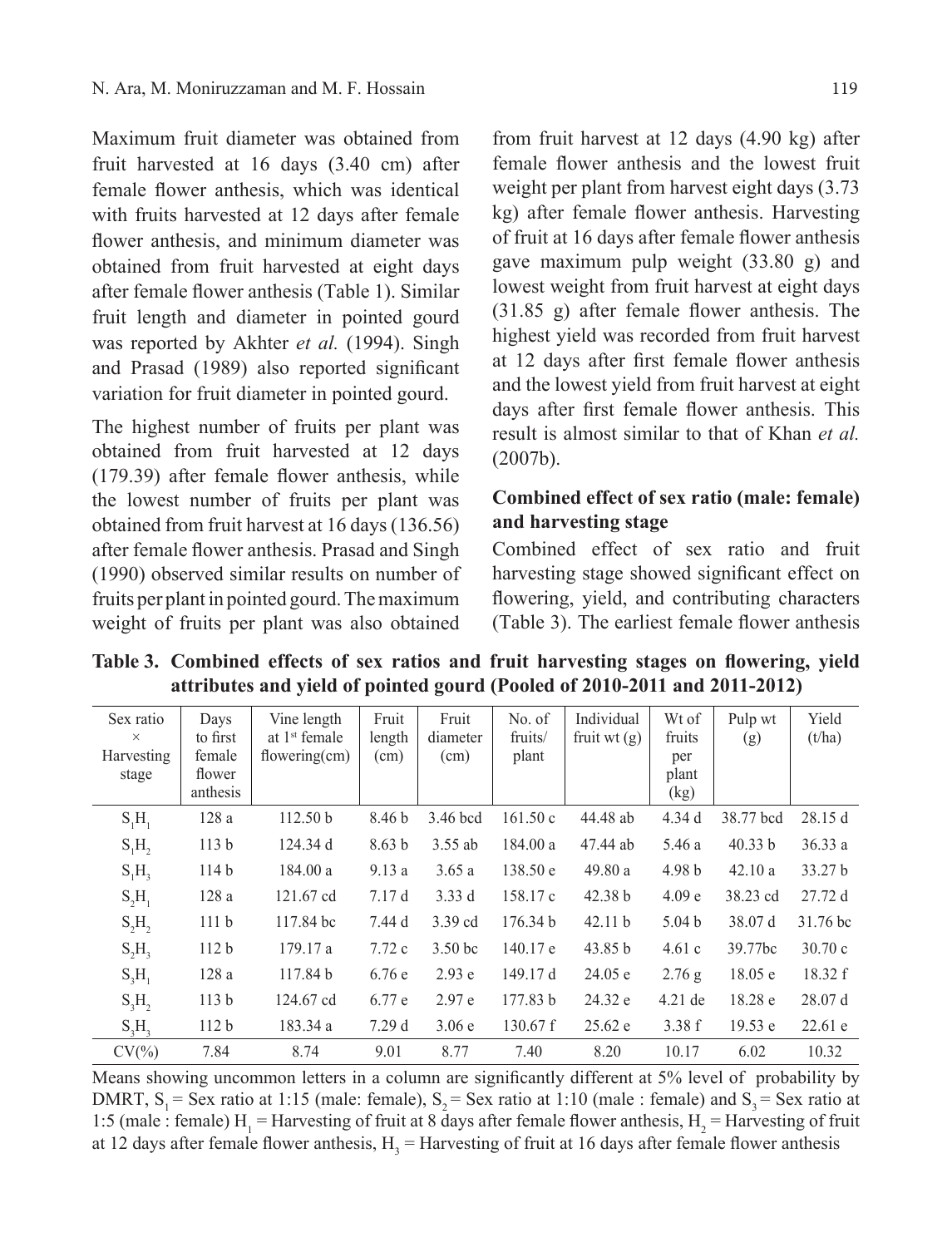was recorded in  $S_2H_2(111.0)$  and delayed female flower anthesis (128.0) in  $S_1H_1$  and  $S_3H_1$ . The lowest vine length was recorded from  $S_1H_3$  (184.0) closely followed by that of  $S_3H_3$  (183.34) and  $S_2H_3$  (179.17) and the shortest length was obtained from  $S_1H_1$ (112.50). The longest fruit was recorded from  $S_1H_3$  (9.13) and the shortest from  $S_3H_1$  (6.76) cm) closely followed by that from  $S_3H_2$ , The widest diameter was also recorded in  $S_1H_3$ closely followed by that of  $S_1H_2$  (3.55 cm), while the lowest diameter was obtained from  $S_3H_1$ closely followed by that of  $S_3H_2$ . The maximum number of fruits per plant was harvested from  $S_1H_2$  combination (184.0) and the minimum number from  $S_3H_3$  combination (130.67).The weight of fruits per plant was also found highest in  $S_1H_2$  (5.46 kg) and lowest was in  $S_3H_1$  combination (2.76 kg). The highest pulp weight was provided by  $S_1H_3$  (42.10) followed by that of  $S_1H_2$  (40.33) g) and the lowest weight was in  $S_3H_1$ . The combination  $S_1H_2$  gave the maximum yield (36.33 t/ha), which was followed by  $S_1H_3$ 

 $((33.27 \t{t/ha})$  and the combination  $S_3H_1$  gave minimum yield (18.32 t/ha)

## **Correlation among eight characters**

Correlation coefficient values and level of significance among yield contributing characters and yield influenced by the combination of sex ratio and fruit harvesting stage are presented in Table 4. There was a weak negative correlation of days to 1<sup>st</sup> female flowering anthesis with vine length at 1<sup>st</sup> female flowering, length of fruit, diameter of fruit, number of fruits per plant, weight of fruits per plant, pulp weigh, and fruit yield per hectare.

Vine length at  $1<sup>st</sup>$  female flowering showed weak and positive correlation with length of fruit, diameter of fruit, weight of fruits per plant, pulp weigh, and fruit yield per hectare but negative correlation with number of fruits per plant ( $r = -0.780$ ). There was significant and moderate positive correlation of length of fruit with diameter of fruit ( $r=0.875**$ ), weight of fruits per plant ( $r=0.682$ <sup>\*</sup>), pulp weight ( $r=$ 0.749\*\*), and fruit yield per hectare (r=0.697\*).

**Table 4. Correlation coefficient among fruit yield and yield attributes in pointed gourd as influenced by sex ratio and fruit harvesting stage**

| Characters | VL       | LF       | DF        | FP.      | WF        | <b>PW</b> | FY        |
|------------|----------|----------|-----------|----------|-----------|-----------|-----------|
| FA         | $-0.330$ | $-0.163$ | $-0.198$  | $-0.052$ | $-0.505$  | $-0.054$  | $-0.498$  |
| VL         |          | 0.286    | 0.228     | $-0.780$ | 0.027     | 0.068     | 0.074     |
| LF         |          |          | $0.875**$ | $-0.040$ | $0.682*$  | $0.749**$ | $0.697*$  |
| DF         |          |          |           | 0.042    | $0.823**$ | $0.967**$ | $0.829**$ |
| FP.        |          |          |           |          | 0.479     | 0.131     | 0.445     |
| WF         |          |          |           |          |           | $0.792**$ | $0.993**$ |
| <b>PW</b>  |          |          |           |          |           |           | $0.791**$ |

\*, \*\* indicates the level of significance at 5% an 1% level of significance, respectively. FA = Days to 1st female flower anthesis, VL= Vine length at 1<sup>st</sup> female flowering, LF = Length of fruit (cm), DF = diameter of Fruit (cm), FP=No. of fruits per plant,  $WF = Weight$  of fruits./plant (kg),  $WF = Pub$  pulp weight/fruit (g),  $FY = Fruit$  yield (t/ha)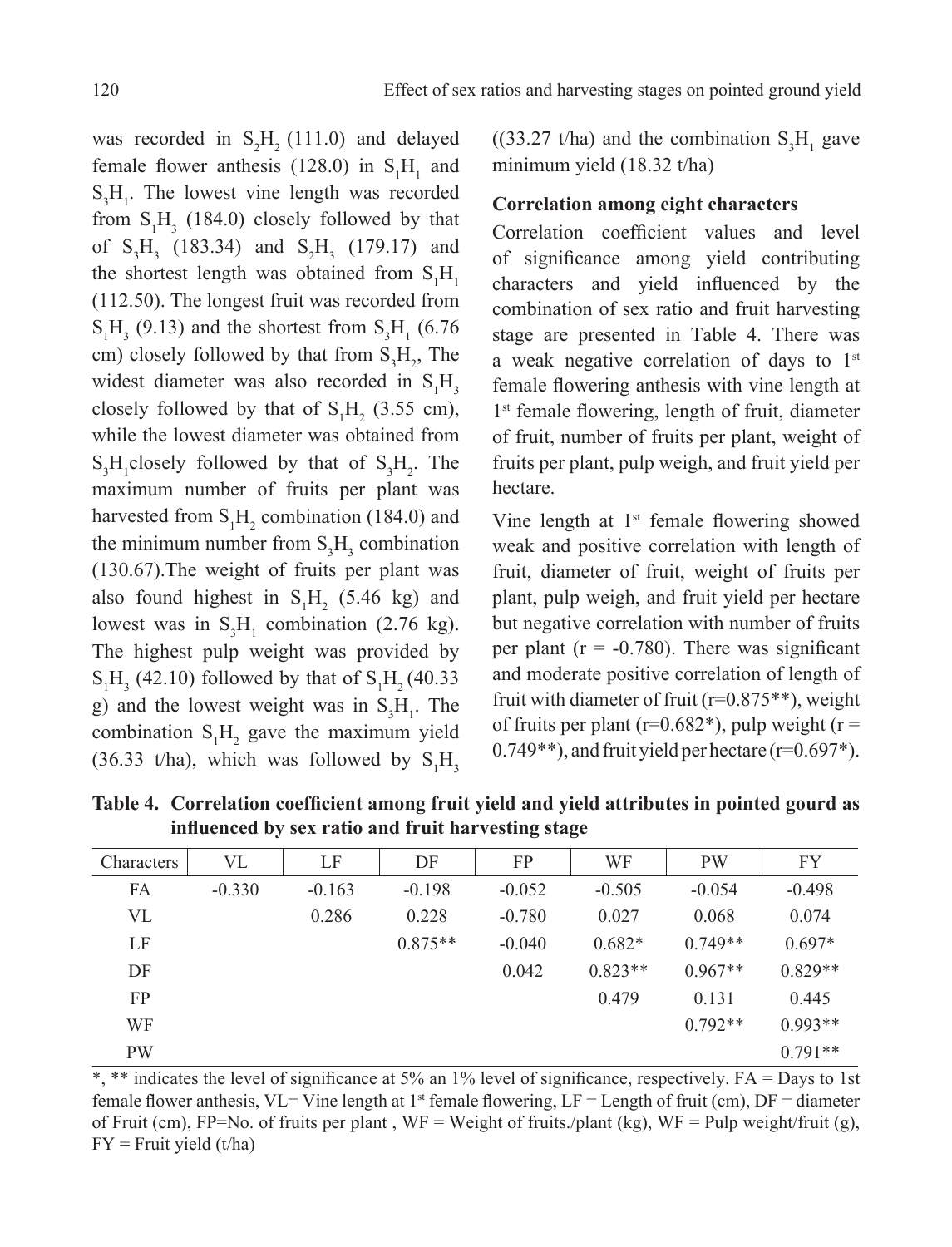Diameter of fruit had weak positive correlation with number of fruits per plant, but strong positive correlation with weight of fruits per plant (r=0.823\*\*), pulp weight (r =  $0.967**$ ), and fruit yield per hectare  $(r = 0.829**)$ . Number of fruits per plant showed weak but positive correlation with weight of fruits per plant, pulp weight, and fruit yield. Weight of fruits per plant had high significant positive correlation with pulp weight  $(r = 0.792**)$  and fruit yield per hectare  $(r = 0.993**)$ . Pulp weight also had significant positive correlation with fruit yield per hectare  $(r= 0.791**)$ . Moderate and high positive correlation among different characters indicated that all these characters had significant contribution to fruit yield, and fruit yield can be increased by improving these yield attributes. It is seen that fruit size (length  $\times$  width), pulp weight, and weight of fruits per plant had direct contribution to fruit yield per hectare.

### **Conclusion**

Based on the above discussion, it can be concluded that the sex ratio (male : female plant) of 1:15 produced the maximum fruit size, number of fruits per plant, and pulp weight, while fruit harvest at 12 days after flower anthesis gave the maximum number of fruits and weight of fruits per plant. Both sex ratio and harvesting of fruits at 12 days independently and combinedly gave the maximum yield of pointed gourd. Therefore, it can be suggested to the farmers that one male plant for every 15 female plants should be planted for proper pollination, fruit set, and higher fruit yield, and 12 day-old fruits should be harvested for consumption as well as higher fruit yield in pointed gourd.

## **References**

- Akhter, N., A. H. Bhuiyan and S. M. M. Hossain. 1994. Variability and scope for improvement of yield in pointed gourd. *Bangladesh Hort*. 22(182): 33-39.
- Anon. 2012. Statistical Year Book of Banglaesh. Bangladesh Bureau of Statistics. Ministry of planning, Govt. of the people's Republic of Bangladesh. P. 148.
- Bharathi, L. K., T. K. Behera, A. K. Sureja, K. Joseph John and T. C. Wehner. 2013. Snake Gourd and Pointed Gourd: Botany and Horticulture. In Janick, J. (ed.), Hort. Reviews Vol. 41. 1st ed. John Willey & Sons, Inc. Pp. 457-495.
- Bhuiyan, M. S. H. 2006. A survey on present production practices of pointed gourd in Jessore Sadar. MS Thesis. Dept. of Horticulture, Bangladesh Agricultural University, Mymensingh. pp. 46.
- Chandrasekar, B., B. Mukherje and S. K. Mukherje. 1988. Blood sugar lowering the effect of *Trichosanthes dioica* Roxb. In experimental rat models. *Int. J. Crude Drug Res*. 26: 102-106.
- Dash, S. K., S. K. Sahib, M. K. Tripathy and P. Moharana. 1999. Effect of different plant density models on fruit setting and yield of pointed gourd (*Trichosanthes dioica* Roxb). *South Indian Hort*. 47(1-6): 244-245.
- Freed, R. D. 1985. MSTAT-C Statistical Package, Version 2.0.0. Crop and Soil Science Department, Michigan State University, East Lansing, MI 48824 USA.
- Khan, A. S. M. M. R., M. G. Rabbani, M. A. Siddique and M. A. Islam. 2007a. Characterization and evaluation of pointed gourd germplasm. *Bangladesh J. Agril. Res*. 32(1): 117-134.
- Khan, A. S. M. M. R., M. G. Rabbani, M. A. Siddique and M. A. Islam. 2007b. Growth and yield of pointed gourd as influenced by different planting materials and management practices. *Bangladesh J. Agril. Res*. 32(2): 247-254.